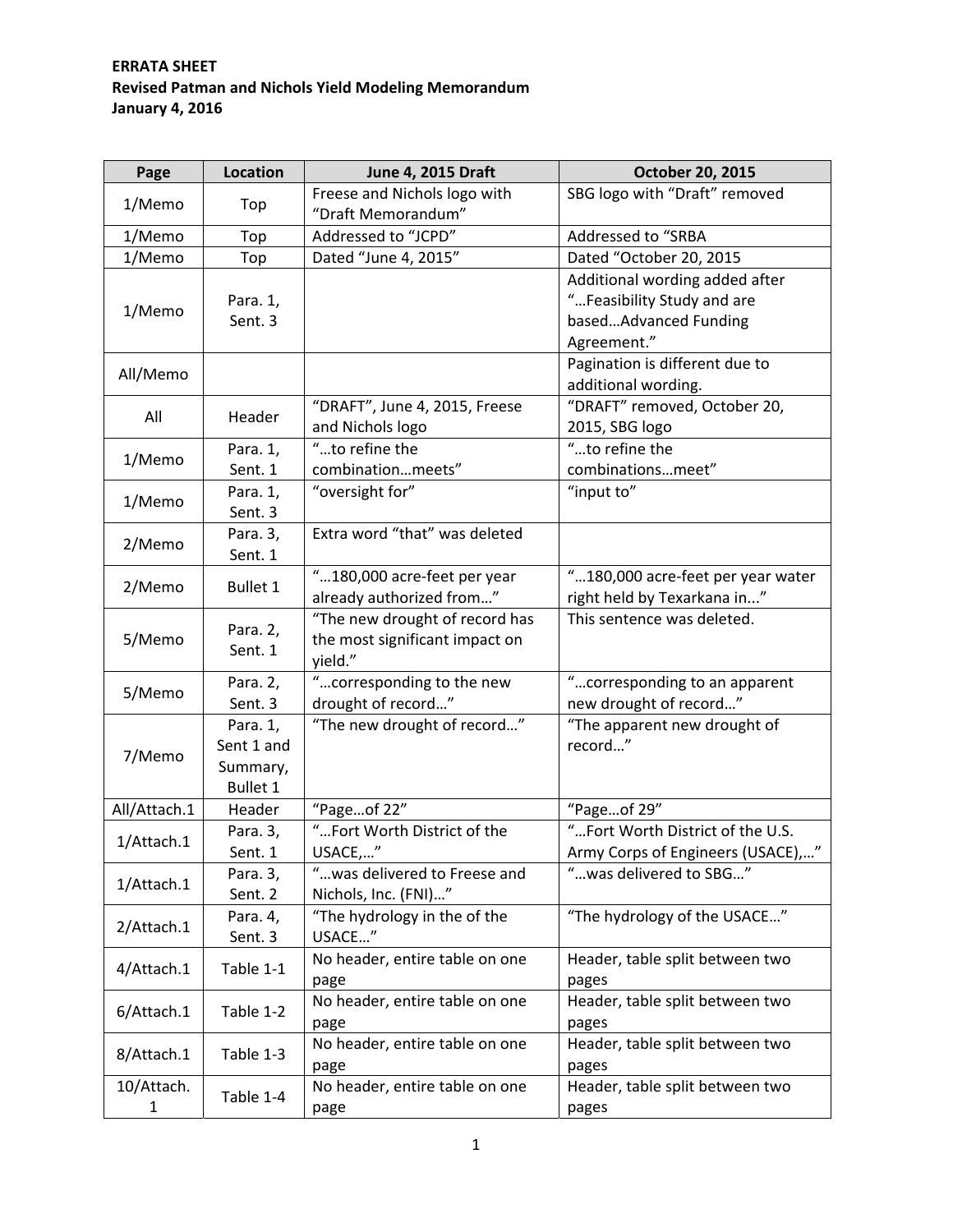## **ERRATA SHEET Revised Patman and Nichols Yield Modeling Memorandum January 4, 2016**

| No header, entire table on one<br>12/Attach.<br>Header, table split between two<br>Table 1-5<br>1<br>pages<br>page<br>No header, entire table on one<br>14/Attach.<br>Header, table split between two<br>Table 1-6<br>1<br>page<br>pages<br>16/Attach.<br>No header, entire table on one<br>Header, table split between two<br>Table 1-7<br>1<br>pages<br>page<br>18/Attach.<br>Pagination is different due to<br>Pagination is different due to tables<br>Remainder<br>of Attach. 1<br>tables<br>1<br>No space between "Figure 1-3"<br>Space added between "Figure 1-3"<br>Para. 3<br>18/Attach.1<br>and "compares"<br>and "compares"<br>Sent. 1<br>" $(R2 = 0.96)$ " was added at the end<br>Para. 3<br>18/Attach.1<br>Sent. 5<br>of the sentence.<br>" effort to fully make the USACE<br>" effort to make the USACE model<br>Para. 5<br>18/Attach.1<br>model replicate"<br>fully replicate"<br>Sent. 5<br>"(10/1956 to 12/2014)" was added.<br>19/Attach.1<br>Caption<br>Scatter Plot is on top and Double<br>Double Mass Curve is on top and<br>Figure 1-2<br>19/Attach.1<br>Mass Curve is on bottom.<br>Scatter Plot is on bottom.<br>"(10/1949 to 12/2015)" added after<br>"Cooper", "(1/1938 to 12/2015)"<br>22/Attach.1<br>Figure 1-5<br>added after "Talco"<br>23/Attach.1<br>Table 1-8<br>Margins of table are wider.<br>Margins of table are narrower.<br>25/Attach.1<br>Table 1-9<br>Table heading shaded in FNI gray.<br>"Some runs use an alternative"<br>Para. 3<br>"Some runs in this study use an<br>28/Attach.1<br>alternative"<br>Sent. 1<br>"Yields are shows with "<br>"The yields in Table 2-1 are shown<br>Para. 2<br>1/Attach.2<br>with"<br>Sent. 1<br>A space was added between<br>Para. 2<br>1/Attach.2<br>"elevation" and "228.64".<br>Sent. 2<br>"This rule curve allows the top of<br>This sentence was deleted.<br>Para. 2<br>the conservation pool to vary<br>1/Attach.2<br>Sent. 3<br>from elevationfeet."<br>"to this curve would either<br>"to this curve would be part of |
|--------------------------------------------------------------------------------------------------------------------------------------------------------------------------------------------------------------------------------------------------------------------------------------------------------------------------------------------------------------------------------------------------------------------------------------------------------------------------------------------------------------------------------------------------------------------------------------------------------------------------------------------------------------------------------------------------------------------------------------------------------------------------------------------------------------------------------------------------------------------------------------------------------------------------------------------------------------------------------------------------------------------------------------------------------------------------------------------------------------------------------------------------------------------------------------------------------------------------------------------------------------------------------------------------------------------------------------------------------------------------------------------------------------------------------------------------------------------------------------------------------------------------------------------------------------------------------------------------------------------------------------------------------------------------------------------------------------------------------------------------------------------------------------------------------------------------------------------------------------------------------------------------------------------------------------------------------------------------------------------------------------|
|                                                                                                                                                                                                                                                                                                                                                                                                                                                                                                                                                                                                                                                                                                                                                                                                                                                                                                                                                                                                                                                                                                                                                                                                                                                                                                                                                                                                                                                                                                                                                                                                                                                                                                                                                                                                                                                                                                                                                                                                              |
|                                                                                                                                                                                                                                                                                                                                                                                                                                                                                                                                                                                                                                                                                                                                                                                                                                                                                                                                                                                                                                                                                                                                                                                                                                                                                                                                                                                                                                                                                                                                                                                                                                                                                                                                                                                                                                                                                                                                                                                                              |
|                                                                                                                                                                                                                                                                                                                                                                                                                                                                                                                                                                                                                                                                                                                                                                                                                                                                                                                                                                                                                                                                                                                                                                                                                                                                                                                                                                                                                                                                                                                                                                                                                                                                                                                                                                                                                                                                                                                                                                                                              |
|                                                                                                                                                                                                                                                                                                                                                                                                                                                                                                                                                                                                                                                                                                                                                                                                                                                                                                                                                                                                                                                                                                                                                                                                                                                                                                                                                                                                                                                                                                                                                                                                                                                                                                                                                                                                                                                                                                                                                                                                              |
|                                                                                                                                                                                                                                                                                                                                                                                                                                                                                                                                                                                                                                                                                                                                                                                                                                                                                                                                                                                                                                                                                                                                                                                                                                                                                                                                                                                                                                                                                                                                                                                                                                                                                                                                                                                                                                                                                                                                                                                                              |
|                                                                                                                                                                                                                                                                                                                                                                                                                                                                                                                                                                                                                                                                                                                                                                                                                                                                                                                                                                                                                                                                                                                                                                                                                                                                                                                                                                                                                                                                                                                                                                                                                                                                                                                                                                                                                                                                                                                                                                                                              |
|                                                                                                                                                                                                                                                                                                                                                                                                                                                                                                                                                                                                                                                                                                                                                                                                                                                                                                                                                                                                                                                                                                                                                                                                                                                                                                                                                                                                                                                                                                                                                                                                                                                                                                                                                                                                                                                                                                                                                                                                              |
|                                                                                                                                                                                                                                                                                                                                                                                                                                                                                                                                                                                                                                                                                                                                                                                                                                                                                                                                                                                                                                                                                                                                                                                                                                                                                                                                                                                                                                                                                                                                                                                                                                                                                                                                                                                                                                                                                                                                                                                                              |
|                                                                                                                                                                                                                                                                                                                                                                                                                                                                                                                                                                                                                                                                                                                                                                                                                                                                                                                                                                                                                                                                                                                                                                                                                                                                                                                                                                                                                                                                                                                                                                                                                                                                                                                                                                                                                                                                                                                                                                                                              |
|                                                                                                                                                                                                                                                                                                                                                                                                                                                                                                                                                                                                                                                                                                                                                                                                                                                                                                                                                                                                                                                                                                                                                                                                                                                                                                                                                                                                                                                                                                                                                                                                                                                                                                                                                                                                                                                                                                                                                                                                              |
|                                                                                                                                                                                                                                                                                                                                                                                                                                                                                                                                                                                                                                                                                                                                                                                                                                                                                                                                                                                                                                                                                                                                                                                                                                                                                                                                                                                                                                                                                                                                                                                                                                                                                                                                                                                                                                                                                                                                                                                                              |
|                                                                                                                                                                                                                                                                                                                                                                                                                                                                                                                                                                                                                                                                                                                                                                                                                                                                                                                                                                                                                                                                                                                                                                                                                                                                                                                                                                                                                                                                                                                                                                                                                                                                                                                                                                                                                                                                                                                                                                                                              |
|                                                                                                                                                                                                                                                                                                                                                                                                                                                                                                                                                                                                                                                                                                                                                                                                                                                                                                                                                                                                                                                                                                                                                                                                                                                                                                                                                                                                                                                                                                                                                                                                                                                                                                                                                                                                                                                                                                                                                                                                              |
|                                                                                                                                                                                                                                                                                                                                                                                                                                                                                                                                                                                                                                                                                                                                                                                                                                                                                                                                                                                                                                                                                                                                                                                                                                                                                                                                                                                                                                                                                                                                                                                                                                                                                                                                                                                                                                                                                                                                                                                                              |
|                                                                                                                                                                                                                                                                                                                                                                                                                                                                                                                                                                                                                                                                                                                                                                                                                                                                                                                                                                                                                                                                                                                                                                                                                                                                                                                                                                                                                                                                                                                                                                                                                                                                                                                                                                                                                                                                                                                                                                                                              |
|                                                                                                                                                                                                                                                                                                                                                                                                                                                                                                                                                                                                                                                                                                                                                                                                                                                                                                                                                                                                                                                                                                                                                                                                                                                                                                                                                                                                                                                                                                                                                                                                                                                                                                                                                                                                                                                                                                                                                                                                              |
|                                                                                                                                                                                                                                                                                                                                                                                                                                                                                                                                                                                                                                                                                                                                                                                                                                                                                                                                                                                                                                                                                                                                                                                                                                                                                                                                                                                                                                                                                                                                                                                                                                                                                                                                                                                                                                                                                                                                                                                                              |
|                                                                                                                                                                                                                                                                                                                                                                                                                                                                                                                                                                                                                                                                                                                                                                                                                                                                                                                                                                                                                                                                                                                                                                                                                                                                                                                                                                                                                                                                                                                                                                                                                                                                                                                                                                                                                                                                                                                                                                                                              |
|                                                                                                                                                                                                                                                                                                                                                                                                                                                                                                                                                                                                                                                                                                                                                                                                                                                                                                                                                                                                                                                                                                                                                                                                                                                                                                                                                                                                                                                                                                                                                                                                                                                                                                                                                                                                                                                                                                                                                                                                              |
|                                                                                                                                                                                                                                                                                                                                                                                                                                                                                                                                                                                                                                                                                                                                                                                                                                                                                                                                                                                                                                                                                                                                                                                                                                                                                                                                                                                                                                                                                                                                                                                                                                                                                                                                                                                                                                                                                                                                                                                                              |
|                                                                                                                                                                                                                                                                                                                                                                                                                                                                                                                                                                                                                                                                                                                                                                                                                                                                                                                                                                                                                                                                                                                                                                                                                                                                                                                                                                                                                                                                                                                                                                                                                                                                                                                                                                                                                                                                                                                                                                                                              |
|                                                                                                                                                                                                                                                                                                                                                                                                                                                                                                                                                                                                                                                                                                                                                                                                                                                                                                                                                                                                                                                                                                                                                                                                                                                                                                                                                                                                                                                                                                                                                                                                                                                                                                                                                                                                                                                                                                                                                                                                              |
|                                                                                                                                                                                                                                                                                                                                                                                                                                                                                                                                                                                                                                                                                                                                                                                                                                                                                                                                                                                                                                                                                                                                                                                                                                                                                                                                                                                                                                                                                                                                                                                                                                                                                                                                                                                                                                                                                                                                                                                                              |
|                                                                                                                                                                                                                                                                                                                                                                                                                                                                                                                                                                                                                                                                                                                                                                                                                                                                                                                                                                                                                                                                                                                                                                                                                                                                                                                                                                                                                                                                                                                                                                                                                                                                                                                                                                                                                                                                                                                                                                                                              |
|                                                                                                                                                                                                                                                                                                                                                                                                                                                                                                                                                                                                                                                                                                                                                                                                                                                                                                                                                                                                                                                                                                                                                                                                                                                                                                                                                                                                                                                                                                                                                                                                                                                                                                                                                                                                                                                                                                                                                                                                              |
|                                                                                                                                                                                                                                                                                                                                                                                                                                                                                                                                                                                                                                                                                                                                                                                                                                                                                                                                                                                                                                                                                                                                                                                                                                                                                                                                                                                                                                                                                                                                                                                                                                                                                                                                                                                                                                                                                                                                                                                                              |
|                                                                                                                                                                                                                                                                                                                                                                                                                                                                                                                                                                                                                                                                                                                                                                                                                                                                                                                                                                                                                                                                                                                                                                                                                                                                                                                                                                                                                                                                                                                                                                                                                                                                                                                                                                                                                                                                                                                                                                                                              |
|                                                                                                                                                                                                                                                                                                                                                                                                                                                                                                                                                                                                                                                                                                                                                                                                                                                                                                                                                                                                                                                                                                                                                                                                                                                                                                                                                                                                                                                                                                                                                                                                                                                                                                                                                                                                                                                                                                                                                                                                              |
|                                                                                                                                                                                                                                                                                                                                                                                                                                                                                                                                                                                                                                                                                                                                                                                                                                                                                                                                                                                                                                                                                                                                                                                                                                                                                                                                                                                                                                                                                                                                                                                                                                                                                                                                                                                                                                                                                                                                                                                                              |
|                                                                                                                                                                                                                                                                                                                                                                                                                                                                                                                                                                                                                                                                                                                                                                                                                                                                                                                                                                                                                                                                                                                                                                                                                                                                                                                                                                                                                                                                                                                                                                                                                                                                                                                                                                                                                                                                                                                                                                                                              |
|                                                                                                                                                                                                                                                                                                                                                                                                                                                                                                                                                                                                                                                                                                                                                                                                                                                                                                                                                                                                                                                                                                                                                                                                                                                                                                                                                                                                                                                                                                                                                                                                                                                                                                                                                                                                                                                                                                                                                                                                              |
| Para. 2                                                                                                                                                                                                                                                                                                                                                                                                                                                                                                                                                                                                                                                                                                                                                                                                                                                                                                                                                                                                                                                                                                                                                                                                                                                                                                                                                                                                                                                                                                                                                                                                                                                                                                                                                                                                                                                                                                                                                                                                      |
| the reallocation"<br>precede or be part of the<br>1/Attach.2<br>Sent. 4<br>reallocation"                                                                                                                                                                                                                                                                                                                                                                                                                                                                                                                                                                                                                                                                                                                                                                                                                                                                                                                                                                                                                                                                                                                                                                                                                                                                                                                                                                                                                                                                                                                                                                                                                                                                                                                                                                                                                                                                                                                     |
|                                                                                                                                                                                                                                                                                                                                                                                                                                                                                                                                                                                                                                                                                                                                                                                                                                                                                                                                                                                                                                                                                                                                                                                                                                                                                                                                                                                                                                                                                                                                                                                                                                                                                                                                                                                                                                                                                                                                                                                                              |
| Gray shading added to table<br>Table 2-1<br>1/Attach.2                                                                                                                                                                                                                                                                                                                                                                                                                                                                                                                                                                                                                                                                                                                                                                                                                                                                                                                                                                                                                                                                                                                                                                                                                                                                                                                                                                                                                                                                                                                                                                                                                                                                                                                                                                                                                                                                                                                                                       |
| heading.                                                                                                                                                                                                                                                                                                                                                                                                                                                                                                                                                                                                                                                                                                                                                                                                                                                                                                                                                                                                                                                                                                                                                                                                                                                                                                                                                                                                                                                                                                                                                                                                                                                                                                                                                                                                                                                                                                                                                                                                     |
| Para. 3<br>Last line is on the next page.<br>1/Attach.2<br>Last line                                                                                                                                                                                                                                                                                                                                                                                                                                                                                                                                                                                                                                                                                                                                                                                                                                                                                                                                                                                                                                                                                                                                                                                                                                                                                                                                                                                                                                                                                                                                                                                                                                                                                                                                                                                                                                                                                                                                         |
| Gray shading added to table                                                                                                                                                                                                                                                                                                                                                                                                                                                                                                                                                                                                                                                                                                                                                                                                                                                                                                                                                                                                                                                                                                                                                                                                                                                                                                                                                                                                                                                                                                                                                                                                                                                                                                                                                                                                                                                                                                                                                                                  |
| 2/Attach.2<br>Table 2-2                                                                                                                                                                                                                                                                                                                                                                                                                                                                                                                                                                                                                                                                                                                                                                                                                                                                                                                                                                                                                                                                                                                                                                                                                                                                                                                                                                                                                                                                                                                                                                                                                                                                                                                                                                                                                                                                                                                                                                                      |
| heading.<br>"The data used to make the graph<br>Para. 2<br>"The data used to make the graph                                                                                                                                                                                                                                                                                                                                                                                                                                                                                                                                                                                                                                                                                                                                                                                                                                                                                                                                                                                                                                                                                                                                                                                                                                                                                                                                                                                                                                                                                                                                                                                                                                                                                                                                                                                                                                                                                                                  |
| 2/Attach.2<br>are shown in Table 2-4."<br>are shown in Table 2-3."<br>Sent. 6                                                                                                                                                                                                                                                                                                                                                                                                                                                                                                                                                                                                                                                                                                                                                                                                                                                                                                                                                                                                                                                                                                                                                                                                                                                                                                                                                                                                                                                                                                                                                                                                                                                                                                                                                                                                                                                                                                                                |
| "The yields represents"<br>"The yields represent"<br>2/Attach.2<br><b>Bullet 1</b>                                                                                                                                                                                                                                                                                                                                                                                                                                                                                                                                                                                                                                                                                                                                                                                                                                                                                                                                                                                                                                                                                                                                                                                                                                                                                                                                                                                                                                                                                                                                                                                                                                                                                                                                                                                                                                                                                                                           |
| "Marvin Nichols does not"<br>Marvin Nichols and the other<br>Bullet 2,                                                                                                                                                                                                                                                                                                                                                                                                                                                                                                                                                                                                                                                                                                                                                                                                                                                                                                                                                                                                                                                                                                                                                                                                                                                                                                                                                                                                                                                                                                                                                                                                                                                                                                                                                                                                                                                                                                                                       |
| 2/Attach.2<br>Sent. 2<br>reservoirs do not"                                                                                                                                                                                                                                                                                                                                                                                                                                                                                                                                                                                                                                                                                                                                                                                                                                                                                                                                                                                                                                                                                                                                                                                                                                                                                                                                                                                                                                                                                                                                                                                                                                                                                                                                                                                                                                                                                                                                                                  |